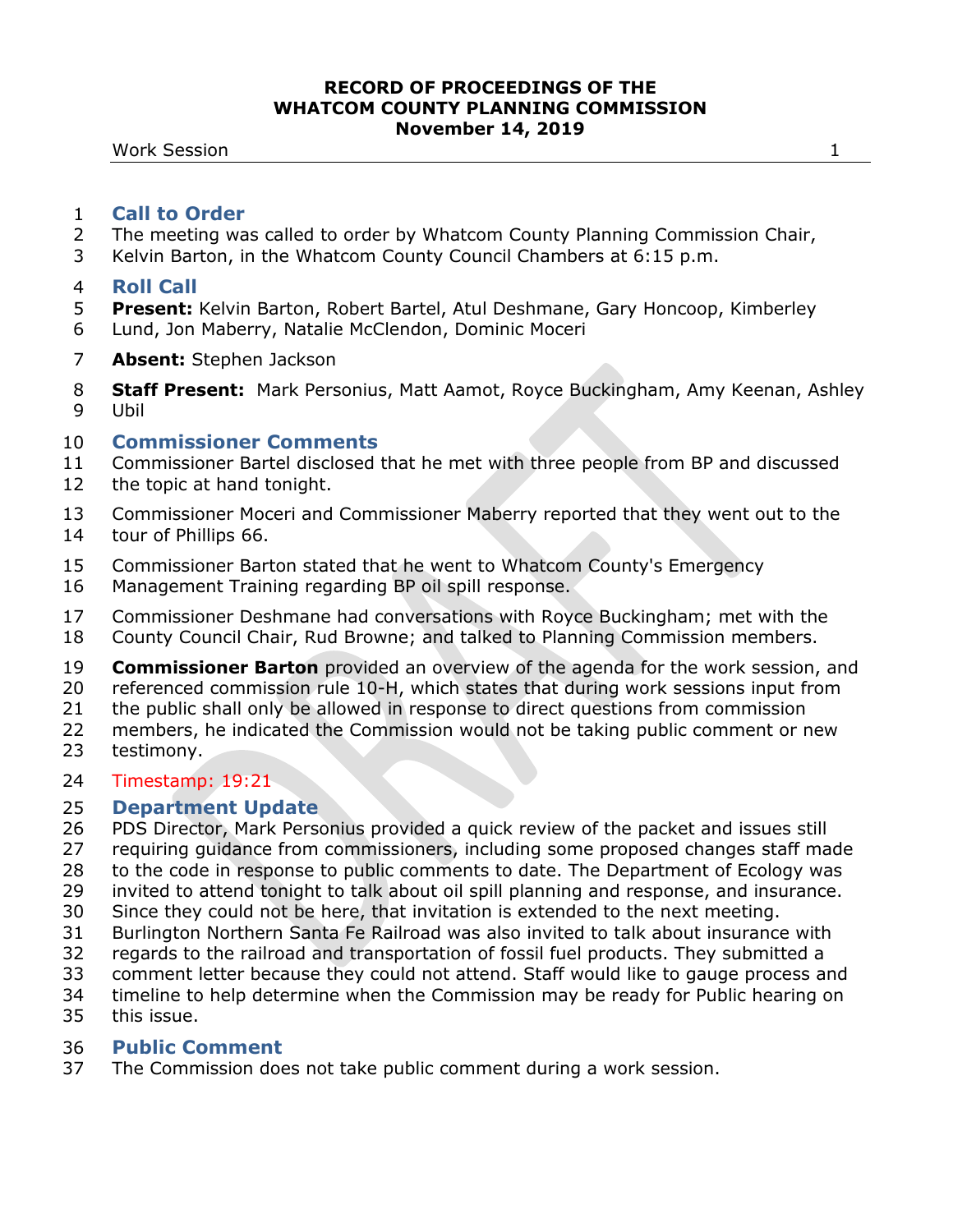Work Session 2

#### **Work Session**

- **File #PLN2018-00009: Whatcom County Comprehensive Plan and County**
- **Code proposed amendments primarily relating to fossil fuel and renewable**
- **fuel refineries, storage, transshipment facilities, piers, and other related**
- **facilities in industrial zones, including but not limited to industrial zones**
- **within the Cherry Point Urban Growth Area.**

## Timestamp: 22:11

- **Scott Irwin** from Philips 66 Company in Houston, provided a slide presentation of
- insurance aspects from the refinery perspective. He discussed liability insurance;
- pollution legal liability, also known as environmental impairment liability; proof of
- insurance; policy limitations; insurance for lifetime of permit pollution liability; and
- insurance requirements for transporters. Mr. Irwin talked about what the insurance can
- and cannot cover, then answered commissioner questions.

# Timestamp: 1:09:11

- Planning and Development (PDS) Senior Planner, Matt Aamot described the research
- PDS staff completed with regards to insurance requirements for Burlington Northern
- Santa Fe. Financial liability requirements on railroads transporting crude oil are
- embedded in the State rule requirements in Washington Administrative Code 480-62-
- 300.

## Timestamp: 1:14:19

Mr. Aamot provided an overview of the updates contained in the meeting packet.

## Timestamp: 1:26:05

- *Commissioner McClendon moved to adopt the proposed meeting agenda amended*
- *as the Commission chooses and setting a time for adjournment.*
- **Commissioner Deshmane seconded the motion**.
- *Commissioner Honcoop moved to amend the agenda to adjourn at 9:30 and move item #8 to #3.*
- **McClendon seconded the motion to amend**.
- **The motion carried. (Aye-8; Nay-0; Abstain-0)**
- Commissioners did a quick check in on the business rules and then continued to talk
- about insurance.
- Timestamp: 1:47:00
- *Commissioner Honcoop moved to keep the title for 22.05.125, insert "Permit*
- *applicant to provide proof of insurance naming Whatcom County as additional insured,"*
- *as the new language, and remove the rest of the language in that section.*
- **Commissioner McClendon seconded the motion.**
- **The motion carried. (Aye-7; Nay-1; Abstain-0)**
- Timestamp: 1:52:48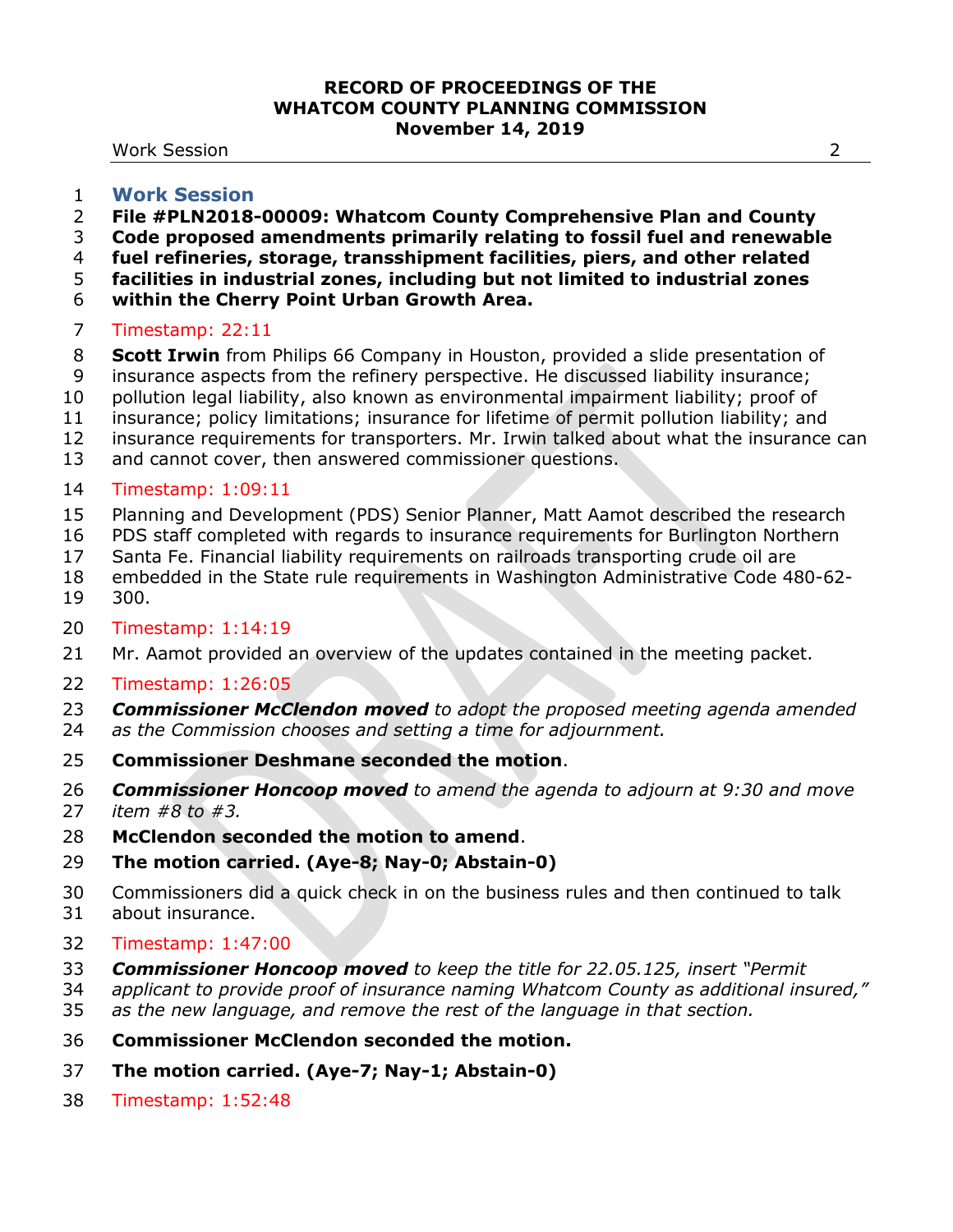#### Work Session 3

- *Commissioner McClendon moved to adopt staff changes as highlighted in yellow in Exhibit B, pages 3 through 6.*
- **Commissioner Deshmane seconded the motion.**
- Commissioners discussed the motion.
- Timestamp: 2:12:44 and 2:17:28
- *Secretary Ubil restated the motion: To adopt staff changes on Exhibit B, pages 3 through 6 of the yellow highlighted information.*
- Timestamp: 2:17:41
- **The motion failed. (Aye-4; Nay-4; Abstain-0)**
- Timestamp: 2:18:44
- *Commissioner Maberry moved to remove language relating to improvements, bring*
- *back the expansion language, and limit Conditional Use Permit (CUP) requirements to*
- *expansions with the definition of expansions being the projects resulting in a net*
- *facility greenhouse gas emission increase above 75,000 tons.*
- **Commissioner Honcoop seconded the motion.**
- Timestamp: 2:21:13
- *Commissioner Maberry restated the motion to limit conditional use permit*
- *requirements to expansions, to remove language around improvements, and then*
- *define expansion as projects resulting in net facility greenhouse gas emission increases*
- *above 75,000 tons per year.*
- When asked for clarification, Commissioner Maberry confirmed that his motion related
- to Page 14 of Exhibit B, starting at line 533. Commissioners engaged in discussion.
- Timestamp: 2:38:34
- At the Commission's request for someone from the industry to speak to the matter,
- Brad Brown, project manager for Phillips 66 explained where using the term
- "improvement" vs. "expansion" would be problematic. He then answered commissioner questions.
- Timestamp: 2:46:02
- *Commissioner Maberry amended the motion to remove the 75,000 ton figure and*
- *replace that with "the greenhouse gas project threshold," which the Commission will define later.*
- **Commissioner Honcoop seconded the motion.**
- **The motion carried. (Aye-5; Nay-3; Abstain-0)**
- Timestamp: 3:09:58
- *Commissioner Honcoop moved to amend the motion to keep the expansion and*
- *delete the improvements and then address the following items in the original motion*
- *as different motions in the future.*
- **Commissioner** *Maberry seconded the motion to amend.*